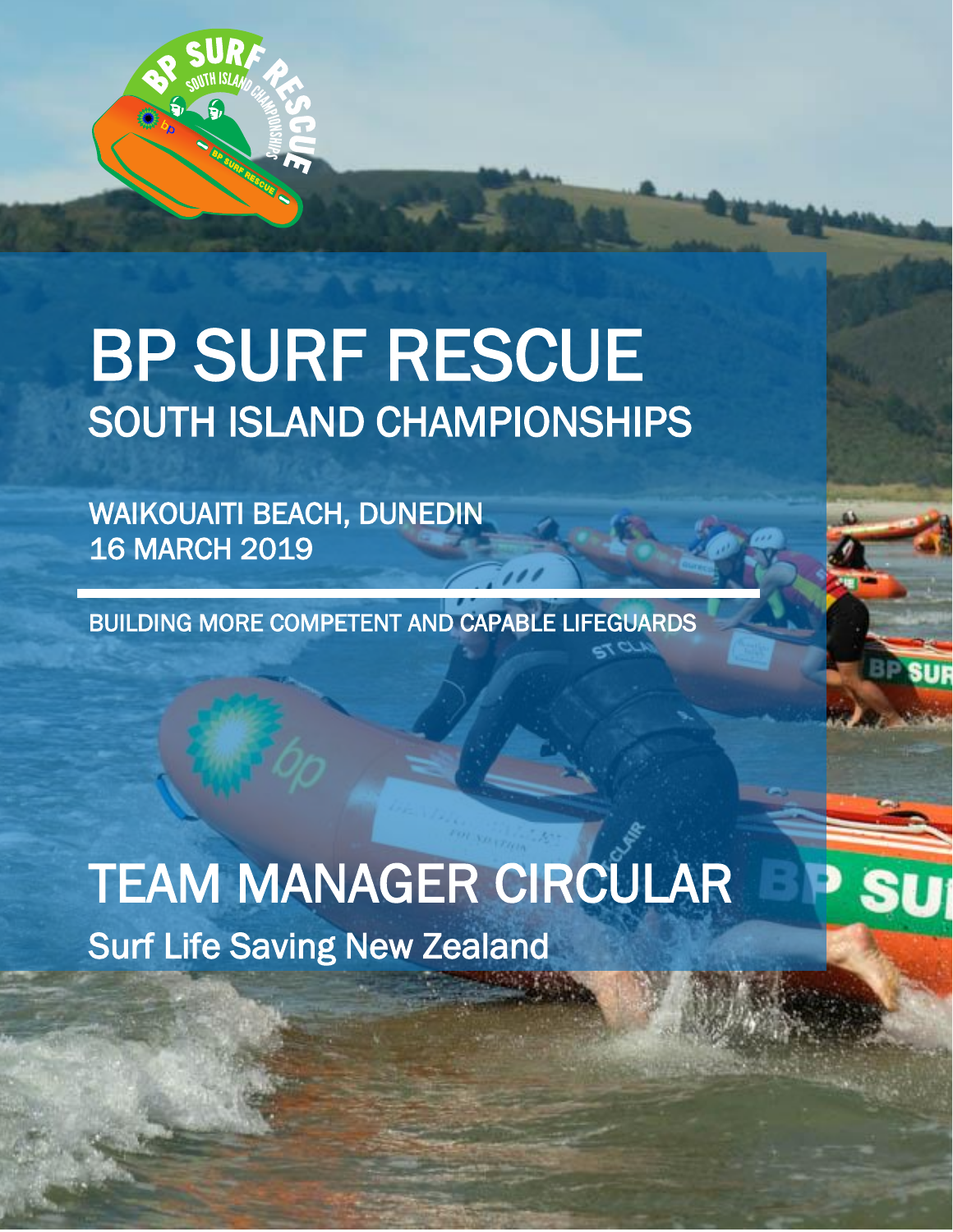

# **2 EXERCISE SURFLIFE SAVING Team Manager Circular**

# Event Overview

The BP Surf Rescue South Island Championships is an event filled with hard, fast, and action-packed racing. With the New Zealand Championships being held at the same venue one month later, the competition is set to draw crews from throughout the country to showcase their surf skills, fitness and experience amongst their pairs.

The competition includes several events, requiring varying levels of technical skill and physical fitness. With surf and weather conditions constantly changing, this type of competition has proved to be one of the more exciting competitions on the Surf Life Saving calendar.

Making another appearance at Waikouaiti Beach, we invite you to celebrate the skills and experience of some of Surf Life Saving New Zealand's very best IRB Crews as they compete for their friends and against their fellow athletes.

# Team Manager Circular

This document provides you with all the information you need to know as a Team Manager at the BP Surf Rescue South Island Championships. While it contains the typical logistical information surrounding the event, it also incorporates very important details that a Team Manager must be aware of before attending the event.

Please note that this circular must be read in conjunction with the Entry Circular which outlines further information Team Managers must be aware of prior to entering any competitors into the competition.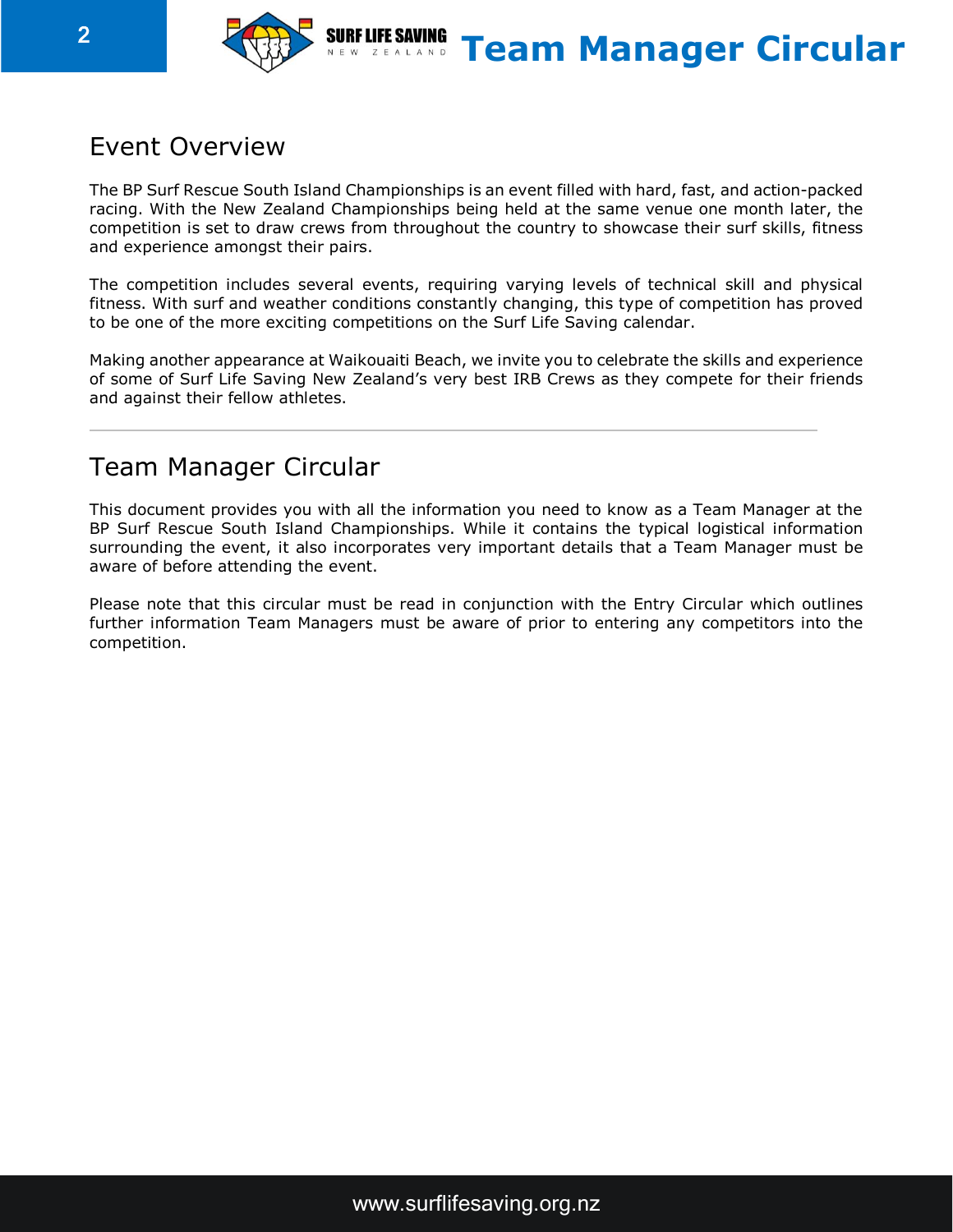

# **Important Times**

| Monday 11 March 2019<br>Online Fuel Order Due:                                                                                                                | 10:00am                                                                                                                                 |
|---------------------------------------------------------------------------------------------------------------------------------------------------------------|-----------------------------------------------------------------------------------------------------------------------------------------|
| Friday 15 March 2019<br>Scrutineering:                                                                                                                        | $10:30$ am - 5:30pm                                                                                                                     |
| Saturday 16 March 2019<br>Fuel Distribution:<br><b>Officials Meeting:</b><br>Team Managers Meeting:<br>Start Time:<br>Prizegiving:<br>Low Tide:<br>High Tide: | $6:30$ am - 8:00am<br>7:30am<br>8:00am<br>8:30am<br>30 minutes after the conclusion of racing<br>$6:59$ am – 0.4m<br>$1:23$ pm $-1.8$ m |
|                                                                                                                                                               |                                                                                                                                         |

# **Team Declaration Form**

A Team Declaration Form must be submitted to Event Management during or prior to the Team Meeting. The form can be found in **Appendix One** of this circular.

# **Scrutineering**

Scrutineering will be carried out by Dave Hickey between 10:30am and 5:30pm on Friday 15 March 2019. Please contact Dave Hickey to organise a time for your equipment to be scrutineered.

Dave Hickey National Powercraft Officer 0272806420 [dave.hickey@surflifesaving.org.nz](mailto:dave.hickey@surflifesaving.org.nz)

Please be aware that there may be delays during this process and club cooperation is greatly appreciated.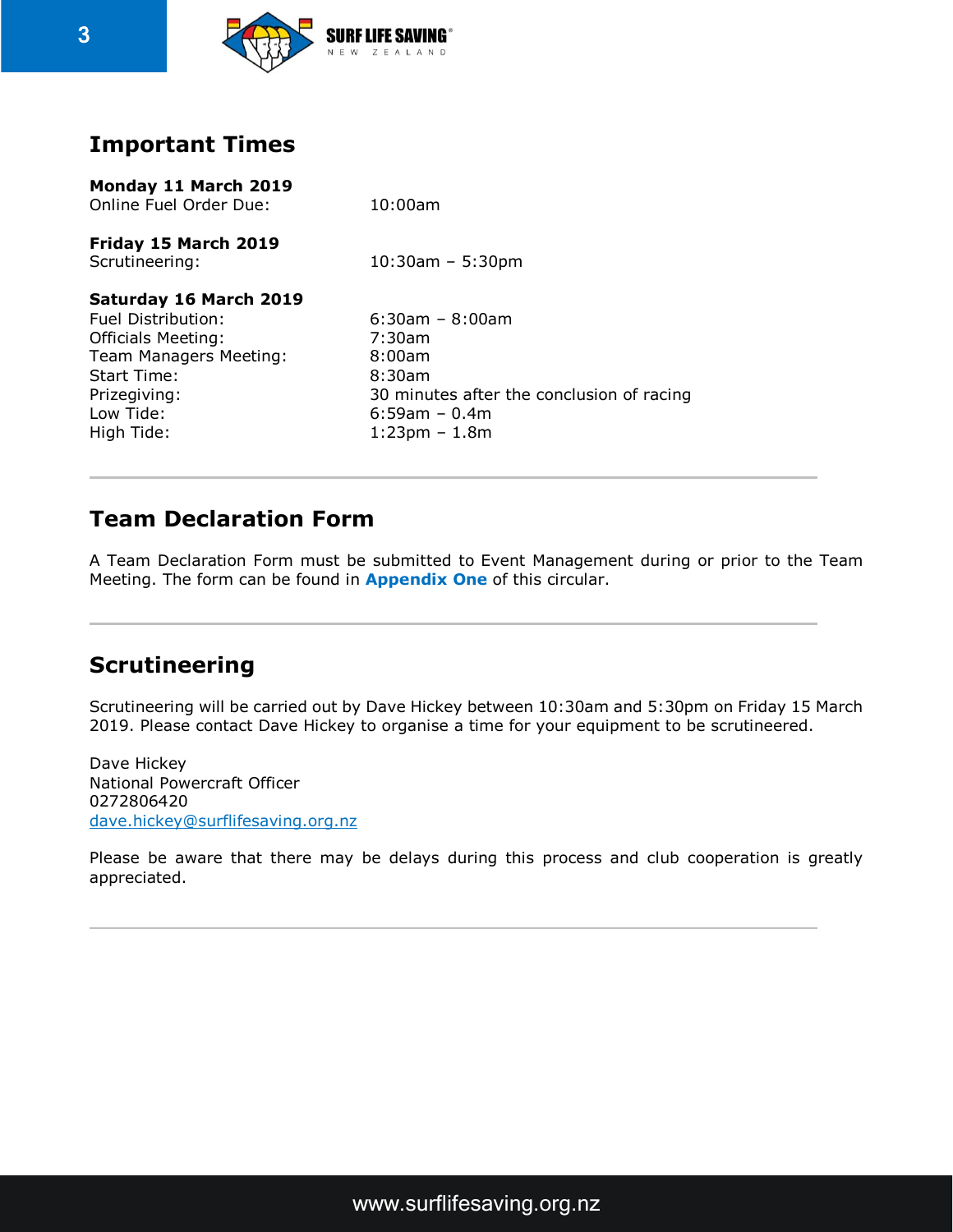

# **Event Safety**

#### **Pre-Existing Medical Conditions**

All participants with a pre-existing medical condition must complete and submit a 'Pre-Existing Medical Conditions Declaration' form prior to the close of entries. These forms are to be submitted to the Event Manager (Scott Bicknell) by email to scott@bicknellconsultants.com. However, participants are encouraged to submit these as early as possible.

Once submitted, the forms will be reviewed by SLSNZ and a decision will be made on whether a 'Competitor Waiver' form is required to be completed.

These forms are available through the website **[here](https://www.surflifesaving.org.nz/calendar/2019/march/bp-south-island-irb-championships)**.

#### **Competition Safety Plan**

The Competition Safety Plan will be made available through the website **[here](https://www.surflifesaving.org.nz/calendar/2019/march/bp-surf-rescue-south-island-championships)** prior to the event commencing. The document is also available for viewing in the Event Management Area during the event. The missing person at sea reflex tasking can be found in **Appendix Two** of the entry circular.

#### **Competition Safety Vests**

The wearing of high visibility vests will be mandatory for patients for the Tube Rescue event only. Lifejackets are to worn by participants at all other times. Supplying safety vests is a club responsibility and must be in line with the SLSNZ guidelines for safety vests. This information can be found **[here](http://www.surflifesaving.org.nz/clubhouse/slsnzhighvisibilityvests)**.

#### **Parent, Guardian, Coach, Team Manager and Club Obligations**

It is the responsibility of clubs, through their coaches and manager, to ensure that each individual competitor is competent to **safely** compete in the conditions that prevail on any given day.

It is therefore the clubs responsibility to ensure that competitors who are not yet competent to compete in the prevailing conditions are withdrawn from an event rather than expose them to unnecessary risk or potential harm by encouraging or coercing competitors to compete, particularly against their will. Please refer to statement (e) of the **Agreement to be bound by the Manual** section of the **Surf Sports Competition Manual.** The Manual can be found **[here](http://www.surflifesaving.org.nz/sport/about-us/surf-sport-manual/)**.

It is the expectation of the organisers that all clubs will only permit competent competitors to compete in an event.

#### **Warm Up**

Please note that all SLSNZ rules and regulations apply during warm up, as they do during the event. Please ensure compliance and follow the instructions of Event Management Staff.

# **Code of Conduct**

Event Management reserves the right to exclude competitors from further competition for poor or 'un-sportsperson like' behaviour. This also applies to parents, team managers and supporters.

The team managers are directly responsible for the conduct of all person, from their club, attending this championship event. We encourage you to ensure that the culture you create within your team is one that embraces the values espoused by SLSNZ.

To view the SLSNZ Code of Conduct click **[here](https://www.surflifesaving.org.nz/organisation/about-us/management-documents)**.

www.surflifesaving.org.nz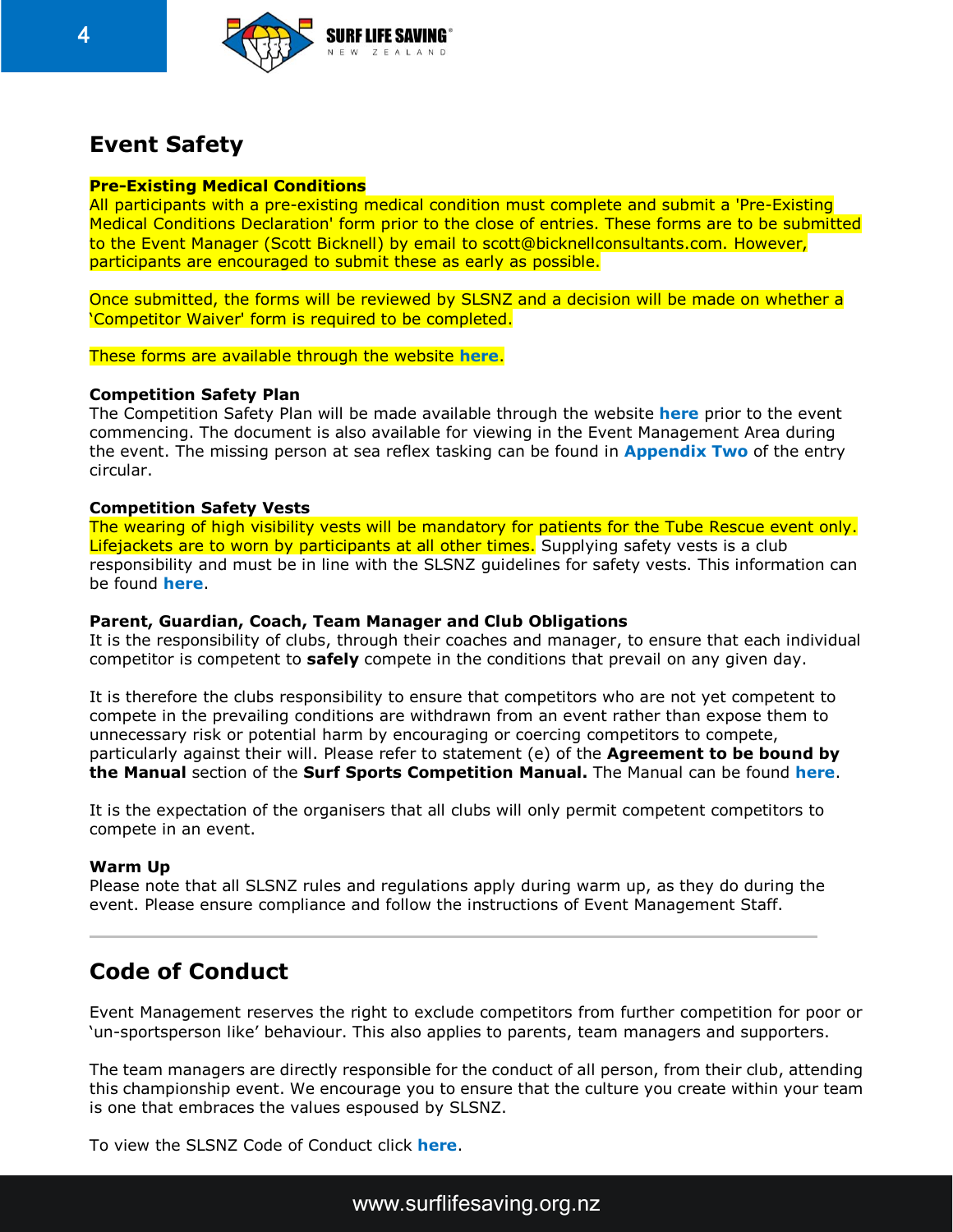

# **Gear Trailers**

Clubs with large equipment trailers are asked to place these in the parks designated on the site plan. The Site Plan can be found in **Appendix Four** of the Entry Circular. Any IRBs or equipment required to be transported onto the beach must first report to Event Management.

# **Fuel Distribution**

Clubs are required to pre order their fuel amount prior to the competition. This will then be oncharged to the club following the event. SLSNZ will purchase all the fuel as per the orders and each club will be issues with the amount they ordered all in one go for the duration of the event.

The fuel station will be open on Saturday 16<sup>th</sup> March between 6.30am and 8.00am before racing starts. The location of the fuel station is shown on the site plan and can be found in **Appendix Four** of the Entry Circular

Clubs will need to bring their own fuel containers that can take the full amount of fuel the club has ordered for racing. SLSNZ will have a fuel disposal drum available at the fuel station; please respect the environment and dispose of all or any unwanted fuel responsibly. The Fuel Order form can be completed online **[here](https://www.surveymonkey.com/r/DBBSGTZ)**.

Fuel Orders must be made by Monday 11<sup>th</sup> of March at 10:00am.

# **Communications**

Team Manager contact details must be entered through the online entry system prior to entries closing to ensure clubs receive any future information surrounding the event.

The overall Team Manager will receive notifications via the etxt system in advance and during the event. This is to ensure they are provided with prompt notification of any developments related to the event at all times.

The release of any further information will be sent directly to the Overall Team Managers entered through the online entry system.

# **Key Contact**

If you have any queries or concerns, please feel free to contact the Event Assistant.

Scott Bicknell Event Manager BP Surf Rescue North Island Championships Surf Life Saving New Zealand

m 027 327 7339 e scott@bicknellconsultants.com